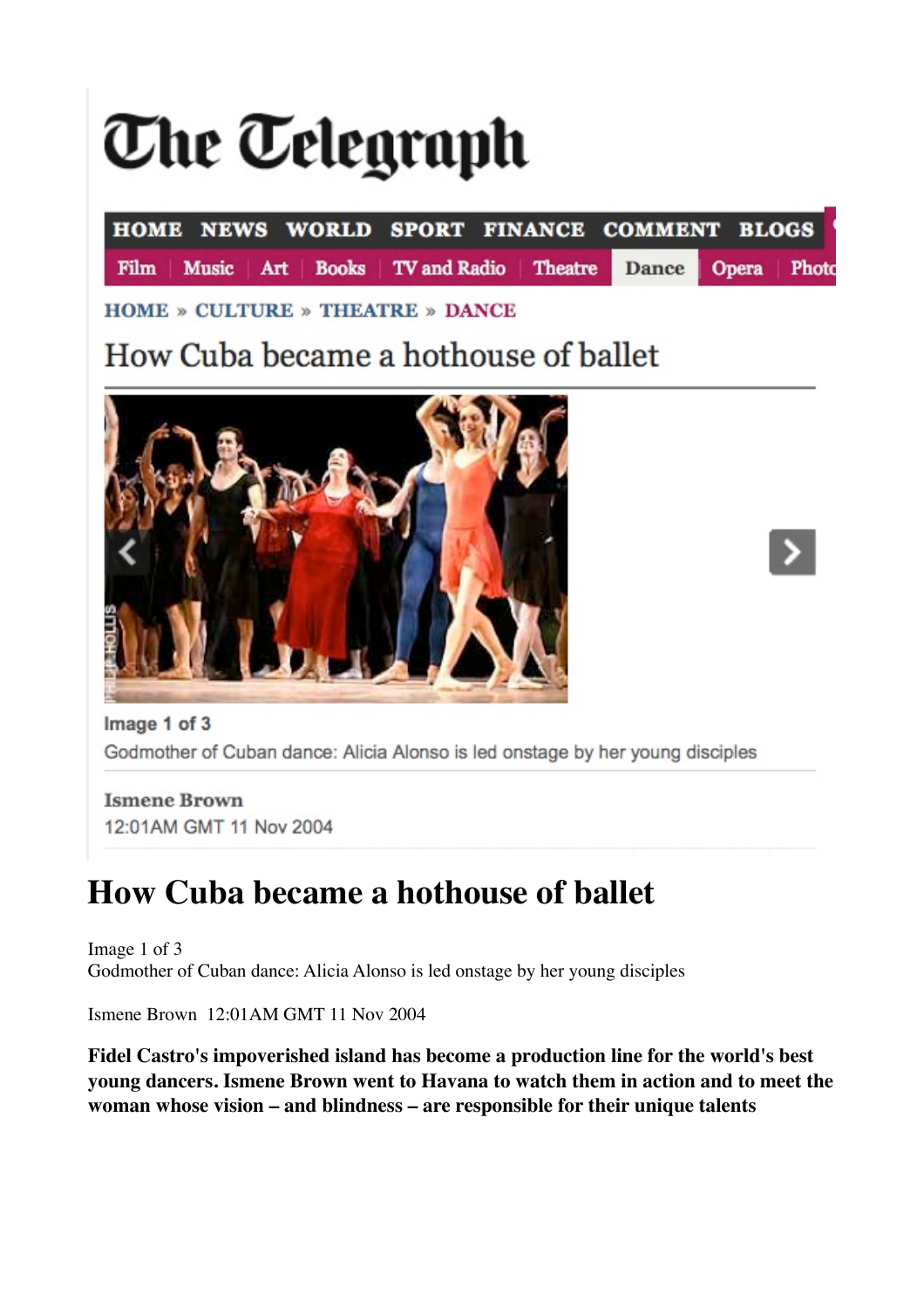This could only be Havana. Palm trees sway over gracious colonnades, and the shark-finned, swellhipped Hemingway Chevrolets belch fumes at the boxy little Ladas and bicycle-taxis blaring salsa in their wake.

Hollywood meets the Third World, Spanish flair meets Soviet brute functionalism, European cultivation meets African drums. And from this contradictory place are emerging some of the greatest classical ballet-dancers of the world today.

[Carlos Acosta](http://www.telegraph.co.uk/arts/main.jhtml?xml=/arts/2003/06/28/btbreak28.xml) and José Manuel Carreño, who have shone in London at the Royal Ballet and English National Ballet, are the leaders of an increasing flood of top-class Cuban dancers into the free world.

ENB now has three Cuban principals, San Francisco Ballet and Boston have five, New York City Ballet wants Carreño's younger brother. Some are defectors, others retain Cuban links, but all are dancers of uniquely Cuban bravura and personality.

## **Related Articles**

- [25 October 2004: The two graces \[interview with Alina Cojocaru and Tamara Rojo\]](http://www.telegraph.co.uk/arts/main.jhtml?xml=/arts/2004/10/25/btballet25.xml) 11 Nov 2004
- [28 June 2003: The breakdancer who became a prince \[interview with Carlos Acosta\]](http://www.telegraph.co.uk/arts/main.jhtml?xml=/arts/2003/06/28/btbreak28.xml) 11 Nov 2004

How could a poor, blockaded island of 11 million people do this? It cannot just be political engineering. With the biennial Havana International Ballet Festival imminent, and appearances by the Royal Ballet's top stars, [Alina Cojocaru, Johan Kobborg and Tamara Rojo](http://www.telegraph.co.uk/arts/main.jhtml?xml=/arts/2004/10/25/btballet25.xml) scheduled, it was time to find out.

**Tuesday October 26:** The dilapidated headquarters of the 150-strong Ballet Nacional de Cuba has a lobby, a small open courtyard and two studios. I stare at the ragged floor in the studio upstairs where Acosta bounced from a ghetto upbringing to the top of the world, where Alicia Alonso devoutly took class until she finally retired from dancing aged 74.

Alicia Alonso. Prima ballerina assoluta, legend and devil-woman; the fount, inspiration and potential downfall of the Cuban Ballet. I am to meet her tomorrow. Meanwhile I look in pleasure at Yoel Carreño, the young half-brother of José Manuel, and the latest talent of the extraordinary dancing Carreño family.

He is a Matt Damon lookalike with power and pride like Baryshnikov. And he will be partnering Tamara Rojo in Swan Lake. It should be good.

**Wednesday October 27:** Into one of the holiest places in Cuba, Alicia Alonso's office. The extent of Alonso's power, as it is relayed to me, has astonished me.

She can kill visa applications with a phone call, she can turn a hoodlum child into a hero by pressganging him into ballet. And it was magic how she could dance ballet better than anybody even though she was blind – but you must not talk about this.

Alonso has grown into her own marvellous icon. Royal blue turban and matching dress offset a face of regal bones over which the 83-year-old skin stretches artificially tight, and the mouth is a magnificent slash of red. Dark glasses hide her eyes, and she offers her handshake to the air a foot to my right. She obviously cannot see.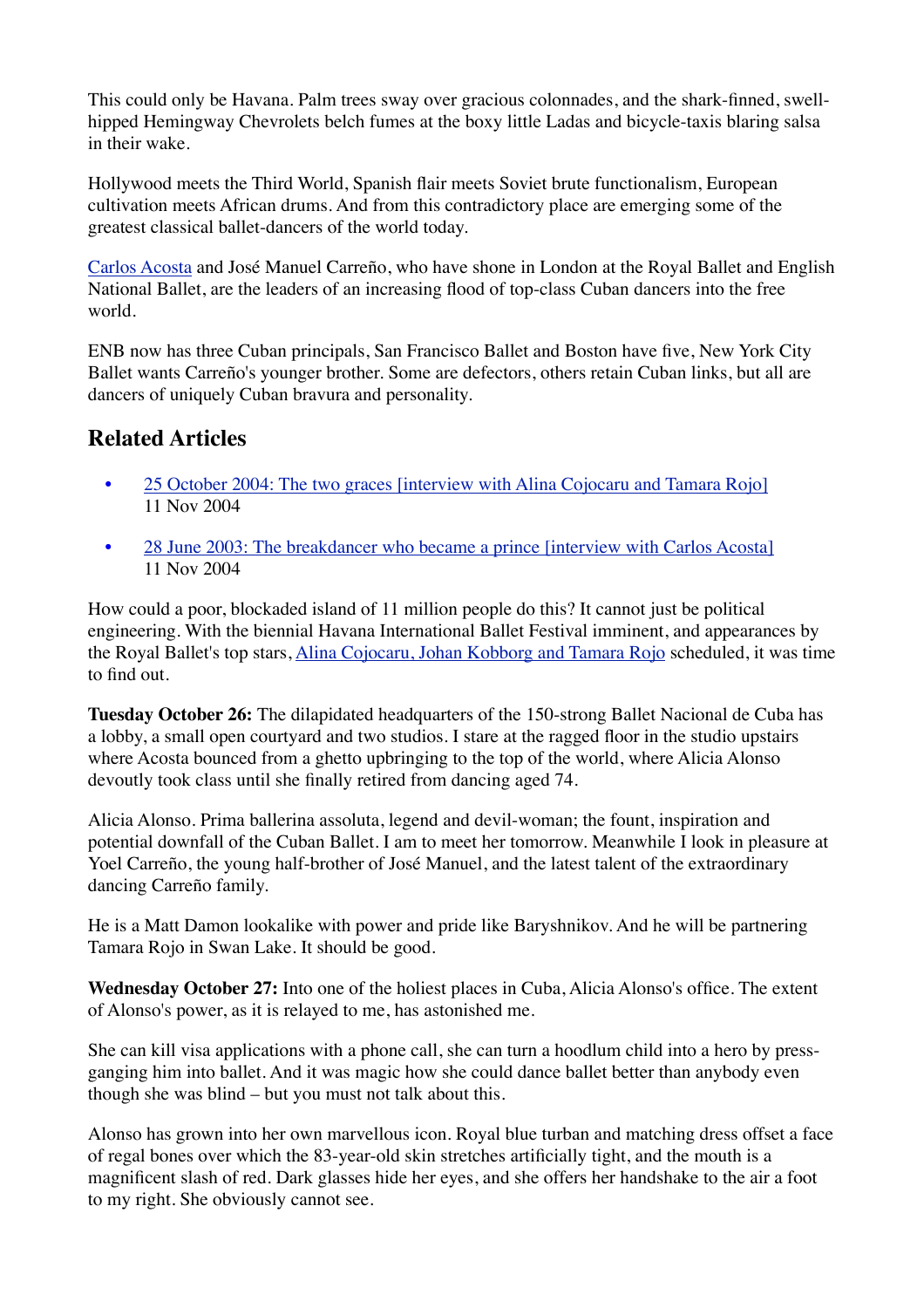Her story is astonishing. Raised by her wealthy Spanish-Cuban parents to a life of privilege and private dancing lessons, she married a fellow student, Fernando Alonso, at 16; they took the boat to America where their only daughter Laura was born soon after.

Joining the fledgling Ballet Theatre (now ABT), Alonso looked up to Alicia Markova, the era's greatest ballerina, whose mysterious delicacy contrasted with her own sexier femininity. But before long the Cuban was considered as great a Giselle as the Englishwoman, and premièred important ballets by Agnes de Mille, Antony Tudor and George Balanchine.

In her mid-twenties Alonso suffered detached retinas, and ever since has battled with the onset of blindness while continuing to dance. Here must lie the clue to the exceptional qualities of balance and control in Cuban dancing.

"Have you been in our school? You must, we are most proud of it," is her first remark. It is a Caribbean voice, lilting and passionate.

Her privileged upbringing made her determined to bring ballet to all Cubans and she set up her first school in 1948: "I was very conscious of it. Because the talent could be anywhere, a family of artists, or a daughter of a miner. The talent exists, we have to find it."

The annual talent-trawl up and down the 800-mile-long island is one of the Cuban Ballet's strike forces. Acosta, for example, was a delinquent street child, and the first children in Alonso's national school, founded in 1962 and enthusiastically backed by the new Castro regime, were taken from Havana's orphanages.

I tell Alonso it amazes me that a young ballerina should want to start a school at the height of her fame, a story like Ninette de Valois's in Britain, though de Valois was not a top-rank star.

"Ninette did a fabulous job in England, fabulous," says Alonso sincerely. "But I had the advantage over her because I could not only talk about it and teach it, but I demonstrated it too. And I could tell the boys how to partner me."

Ah yes, and she was blind. The men must have had to hold and catch their boss exceptionally carefully. This explains the renown of Cuban partnering.

**Thursday October 28:** At the festival's opening gala, I see the majestic, stylish strength of the company from apprentices to stars, and I hear one of the worst orchestras imaginable.

It is immediately apparent that the Cuban company has a gigantic obstacle to world standing, and it often resorts to CDs. No choreographer worth their salt could deal with such musical ineptitude.

Frederick Ashton's Les Patineurs makes a baffling appearance, its pas de deux danced gracefully by two talented Cubans who appear to have no idea what ice-skating is – and why should they?

They staged it from a video, Alonso told me, adding that she danced it at ABT for Ashton, who had asked her to join Sadler's Wells Ballet (fascinating facts I cannot find in any Ashton biography). She wants to mount the whole ballet next. I gulp.

**Friday October 29:** To the school, a splendid Havana palace newly restored on Castro's command.

I see heartstopping girls with frightful dance shoes. The shoes are made in Cuba, ill-fitting but able to last in the great heat, unlike a recent donation of prettier Chinese ones which collapsed.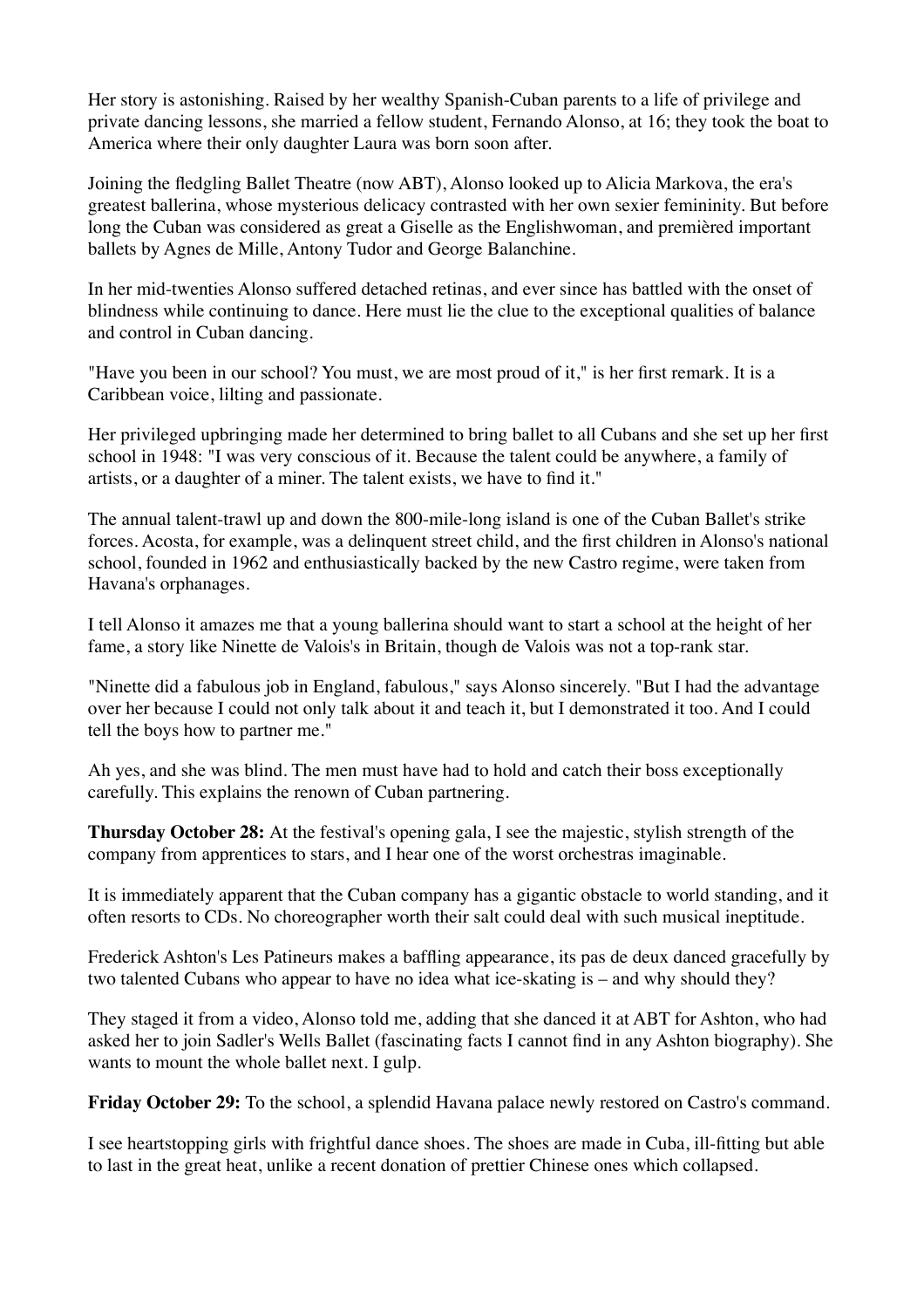A class of 14-year-old boys is taught with magnetic kindness and fastidiousness by Ramona de Saa, whose teaching method is now adopted throughout Cuba and much of South America. One boy is Acosta's nephew, Yonah, whom Britons took to their hearts in Acosta's show Tocororo this year.

He will be great, probably greater than Carlos, smiles his teacher. At the end of class, bravura pirouette competitions always erupt. Young boys grab rockers cut off old rocking chairs, stand on them and spin and spin – apparently a uniquely Cuban trick.

I watch a Giselle matinee, where the delicate, menacing Wilis send shivers down my spine. Sadler's Wells chief executive Alistair Spalding arrives from England to negotiate the Cuban Ballet's appearance in London next August. At the evening gala, wonderfully, the CD in Le Corsaire goes wrong.

As Yoel's beautiful cousin Alihaydée Carreño and her partner struggle to adapt the bravura steps to skipped bars and manic repeats, someone stops the CD and the pair finish their dazzling feats without music, while the crowd ecstatically roars the tune. It is the first great souvenir of the festival.

Saturday October 30: Of the two world-class young male stars now, Rolando Sarabia, 22, is luckier than Yoel Carreño, because US immigration passed his lucrative contract with Boston Ballet while Carreño's move to New York City Ballet was felled.

At 24 Carreño is ripe for development into greatness. He is partnering six ballerinas in the festival in nine different ballets over eight days. Only an intelligent artist and a very well-trained dancer could do this.

To such a dancer the narrowness of Cuban repertory – swinging between Alonso's stagnant productions of classics and dreadful new choreography – must be depressing.

He turns my question away courteously: "We love to dance here, we dance all the time, on the street, at parties. Here we have a human warmth, the weather, the beaches… and the audiences are fabulous."

But when I ask about the New York frustration, his face clouds: "I try not to think about it."

**Sunday November 1:** A gala marking George Balanchine's centennial. It should have included New York City Ballet dancers, but the US has recently tightened travel restrictions with Cuba.

Cuba pretty much dances Balanchine without permission or guidance. Alonso claims special privileges, as one of his favourite ballerinas, but what she remembers 50 years on is not necessarily accurate, nor can she see to correct errors.

A new Cuban ballet about Salvador Dalí is the first of the festival's many contenders for worst ballet ever made.

**Monday November 2:** I watch a compilation film of Alonso in Giselle, and cannot stop crying. It shows an extraordinary artistry, even when she was nearly 60. The blind eyes give an intense inward poetry to her second act, the stiff full body dances on iridescent, fairy feet.

Cojocaru and Kobborg arrive from London, tiredly walking hand-in-hand. They are shocked by the heat.

**Tuesday November 3:** Morning class, and Cojocaru and Kobborg are dismayed to find the studio open to a public whose only chance to see foreigners is this biennial festival.